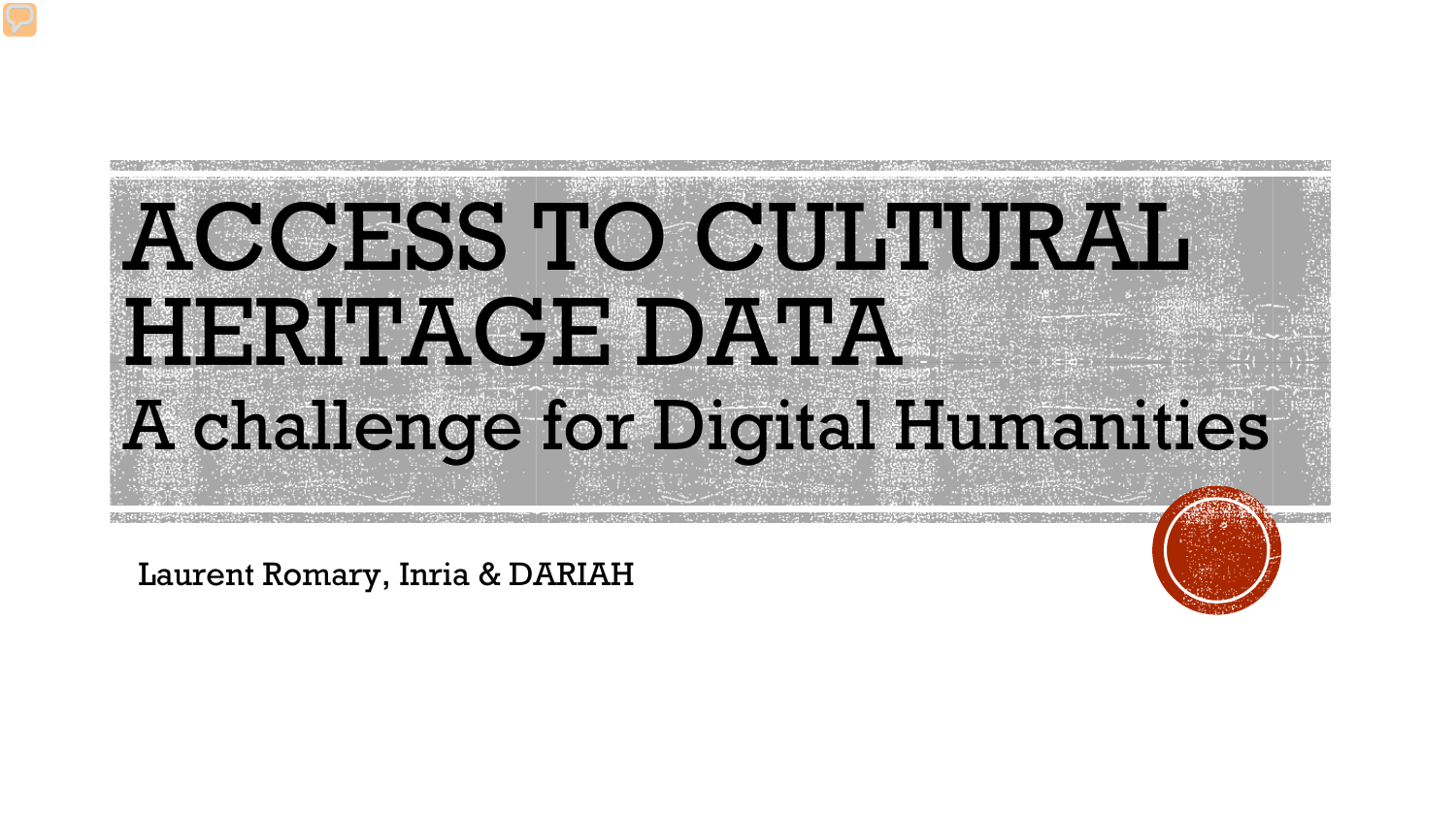# ACCESS TO CULTURAL HERITAGE (CH) DATA

- **Cultural Heritage data:**
	- Digitized resources (scanned artifacts)
	- Attached metadata
	- **Annotations**
	- **•** Further enrichments
- **Access to high quality** Cultural Heritage data and metadata: condition for reliable computational research
- **Issue: lack of institutional connection** between local GLAM Institutions (e.g. Galleries, Libraries, Archives and Museums), infrastructures and research

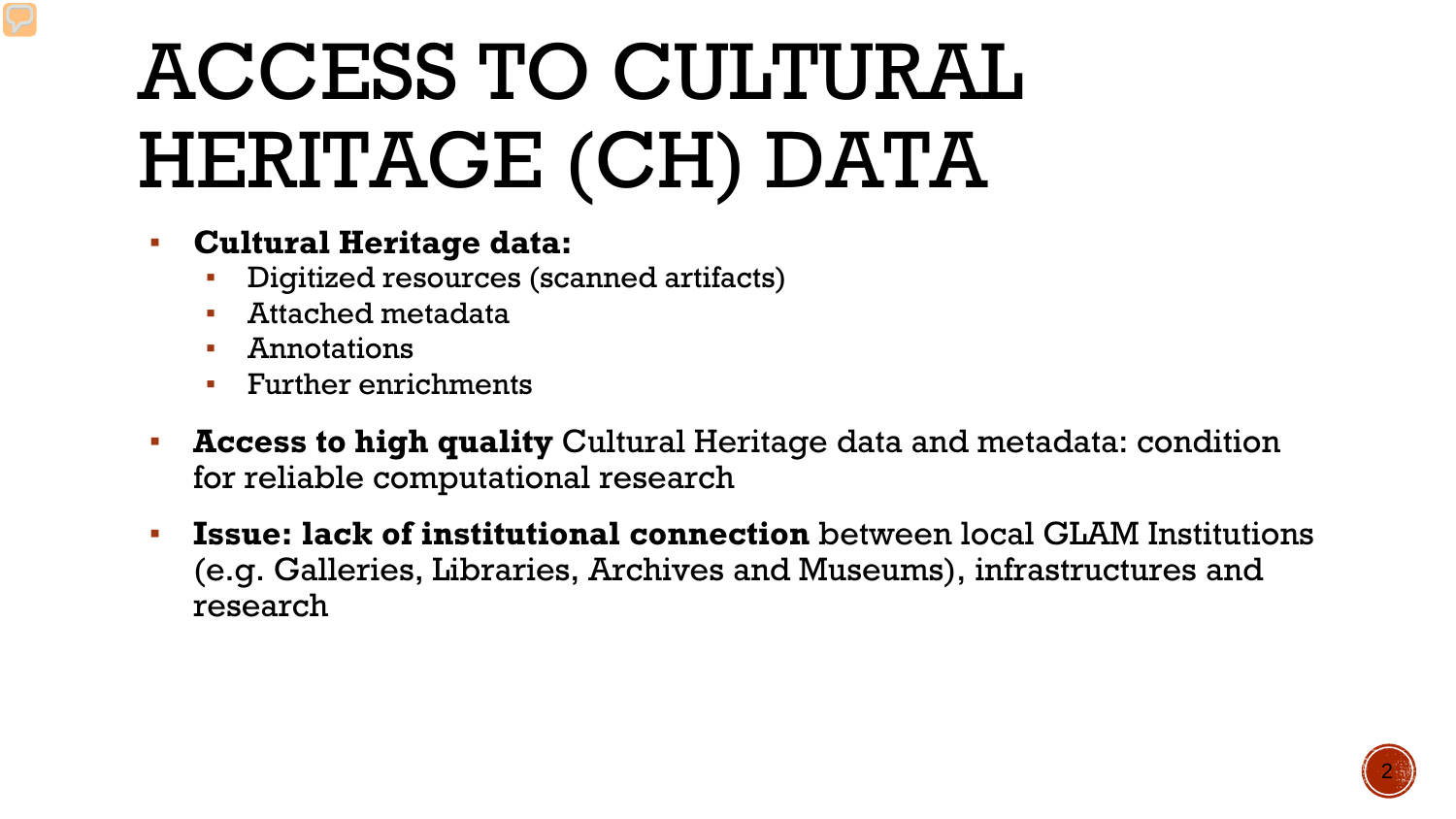#### INVOLVED ACTORS







Researchers Cultural Heritage Institutions (CHIs)

Data Centers (at large)

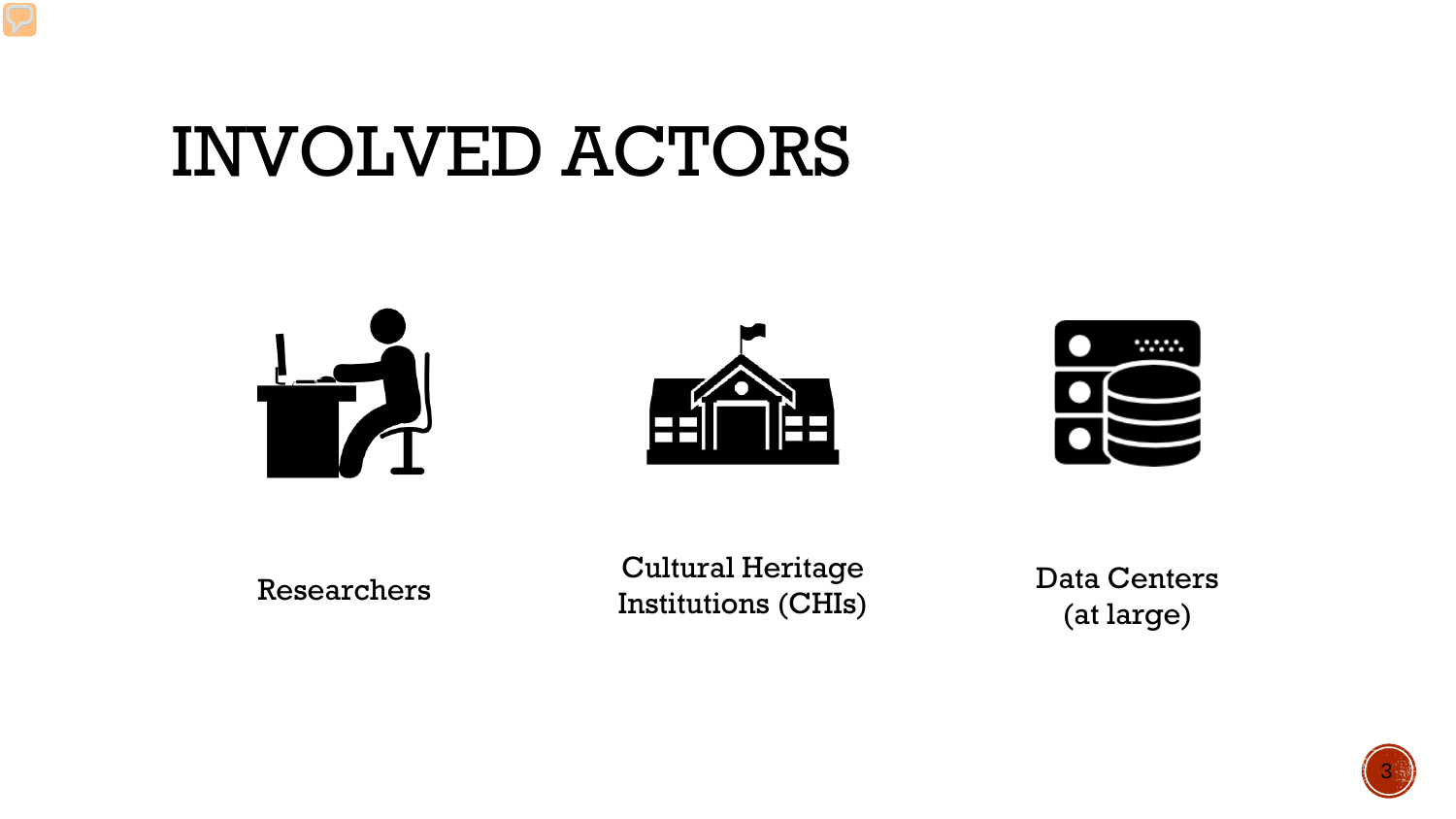## REAL LIFE SITUATIONS (BASED ON TRUE STORIES)

A historian browses an archive catalog and finds interesting digitized documents he/she would like to reuse (create a digital edition).

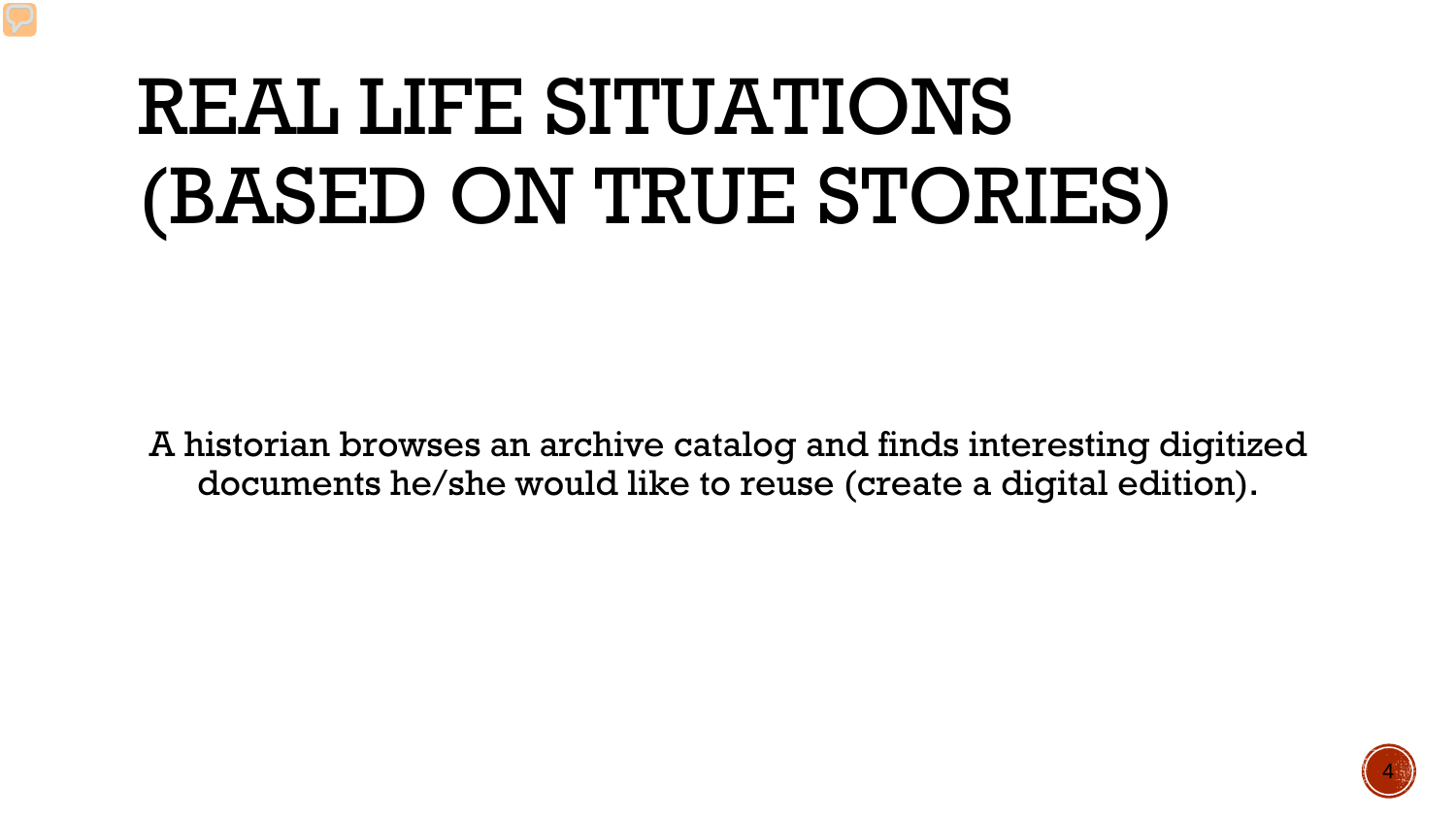

- Find the information about reuse and the relevant contact point
- Make a first request...

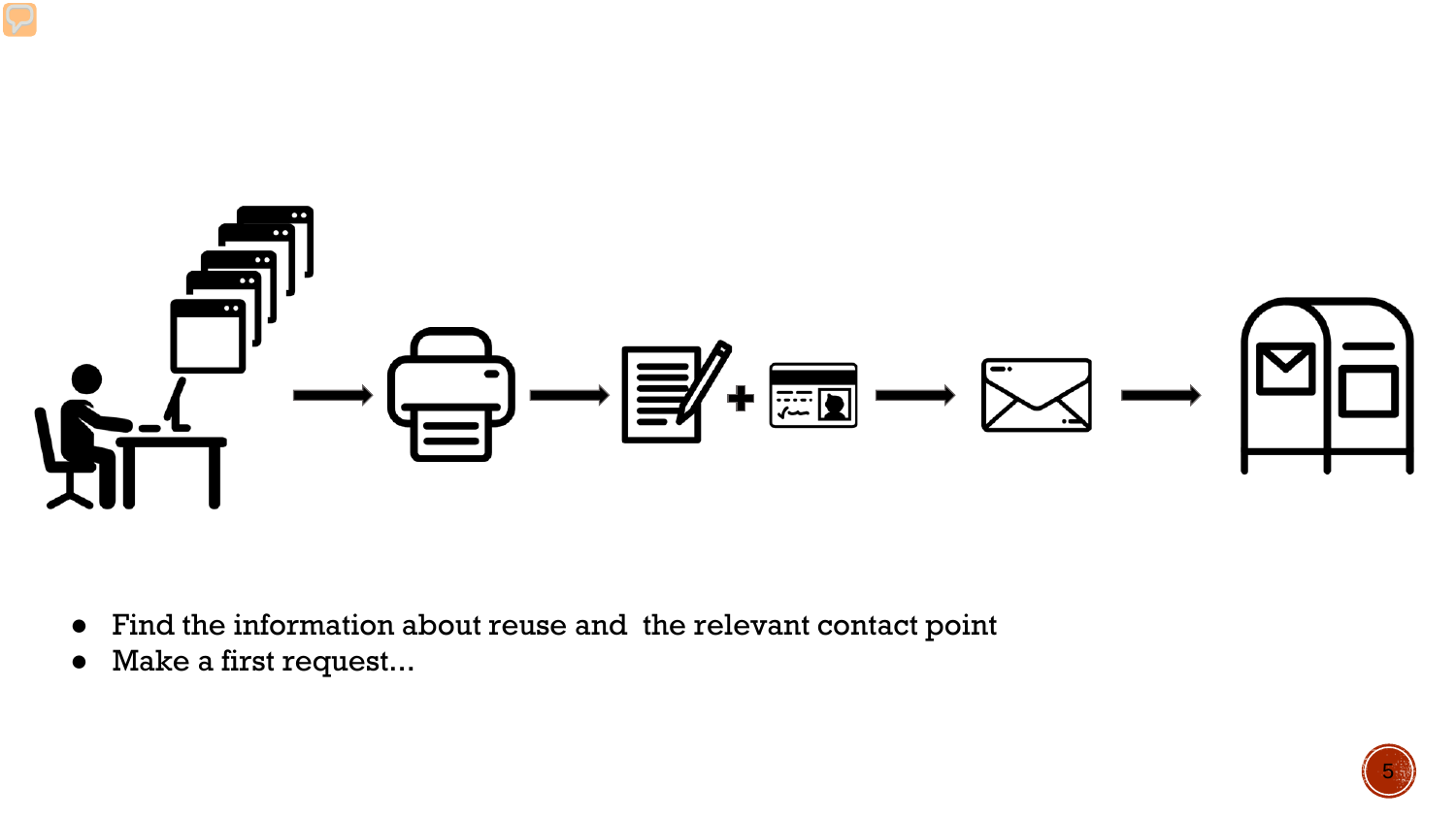

Two months later...

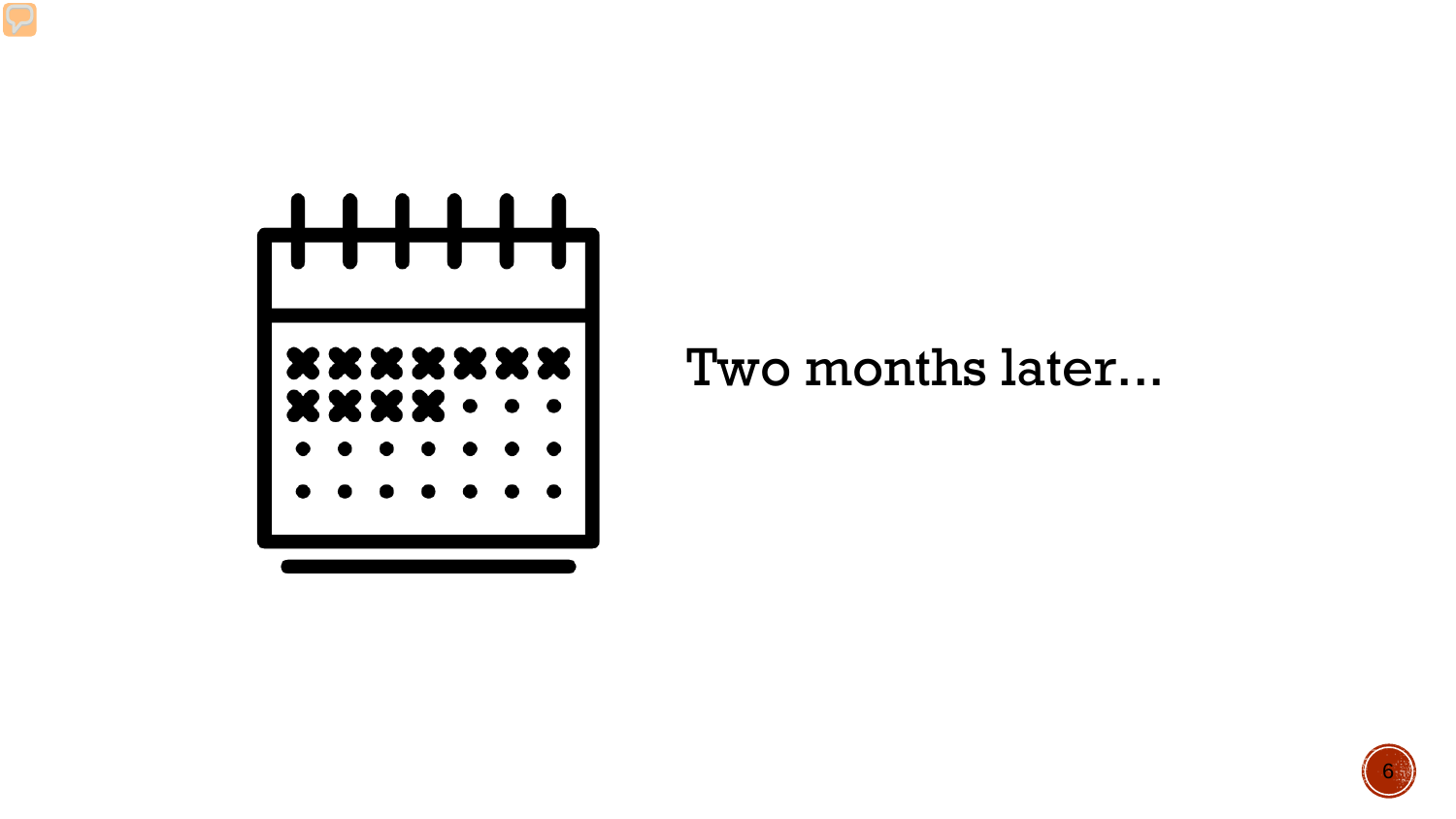

**From:** [reuse@archives.org](mailto:reuse@archives.org) To: [researcher@univ.ed](about:blank)

**Subject**: Your request...

Dear Sir/Madam,

**Please specify your request blablabla**

Best regards

Archive



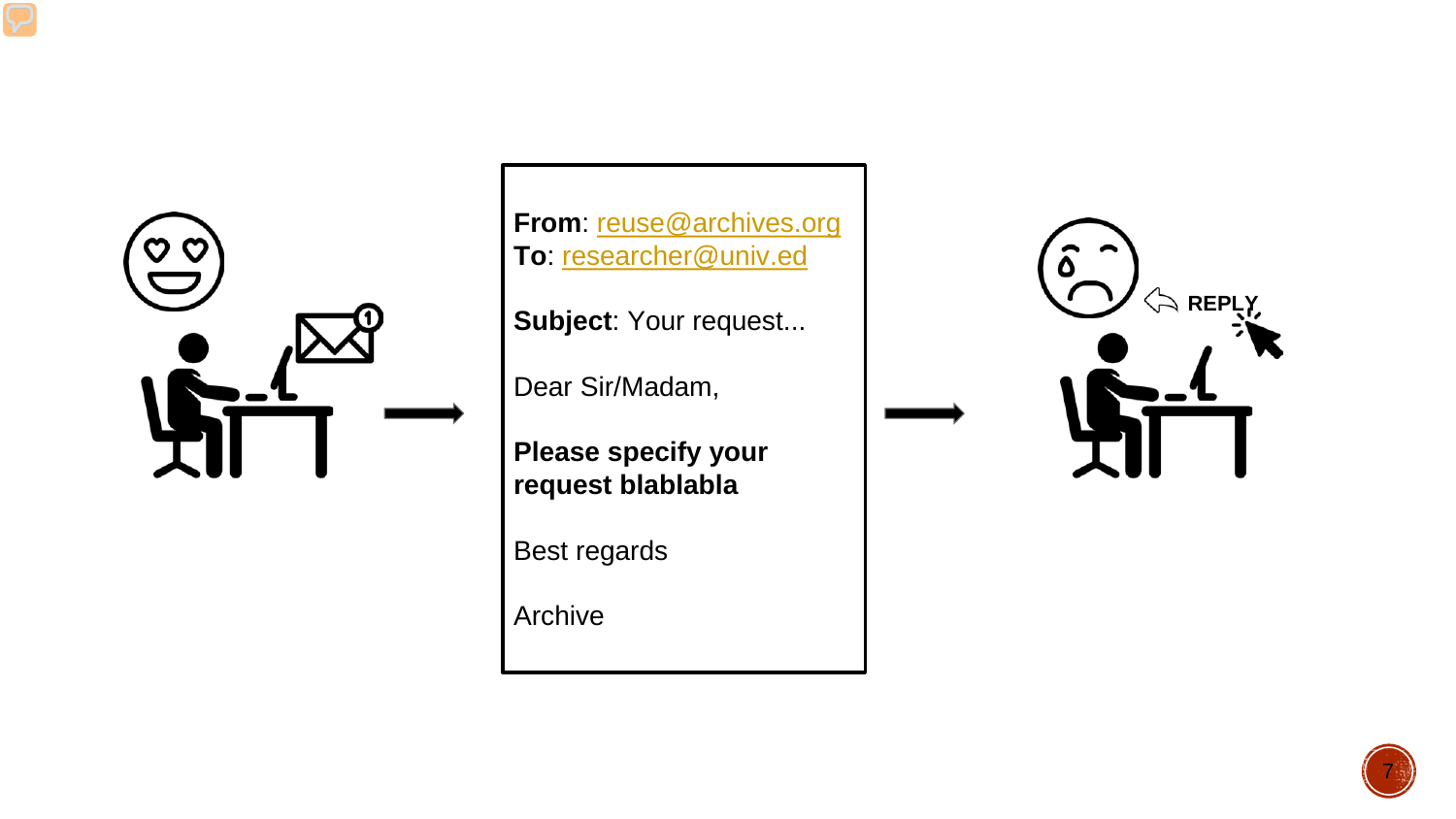

Four months later...

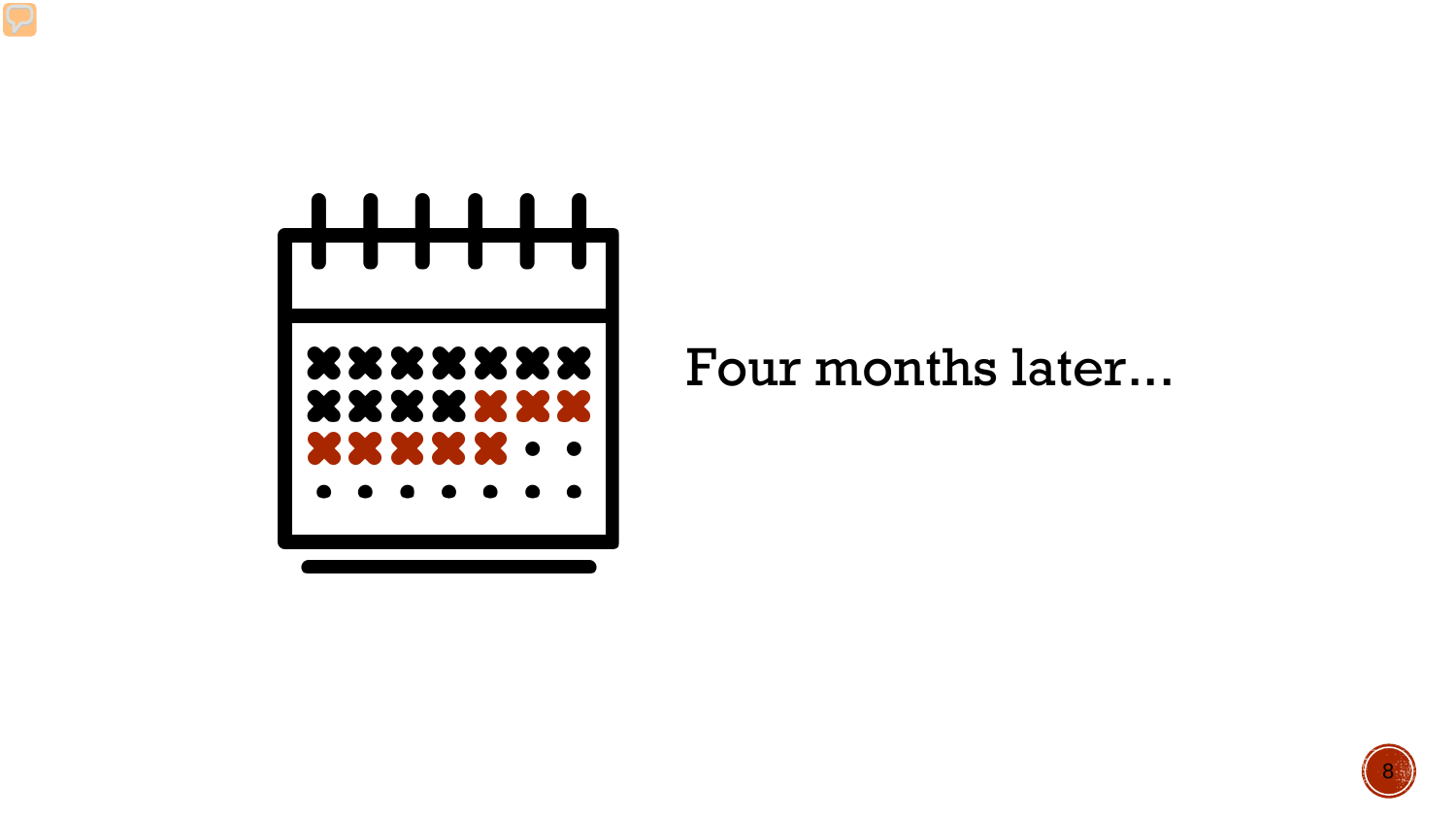

Sign the contract and send it back … Now it's possible to reuse the data !!!

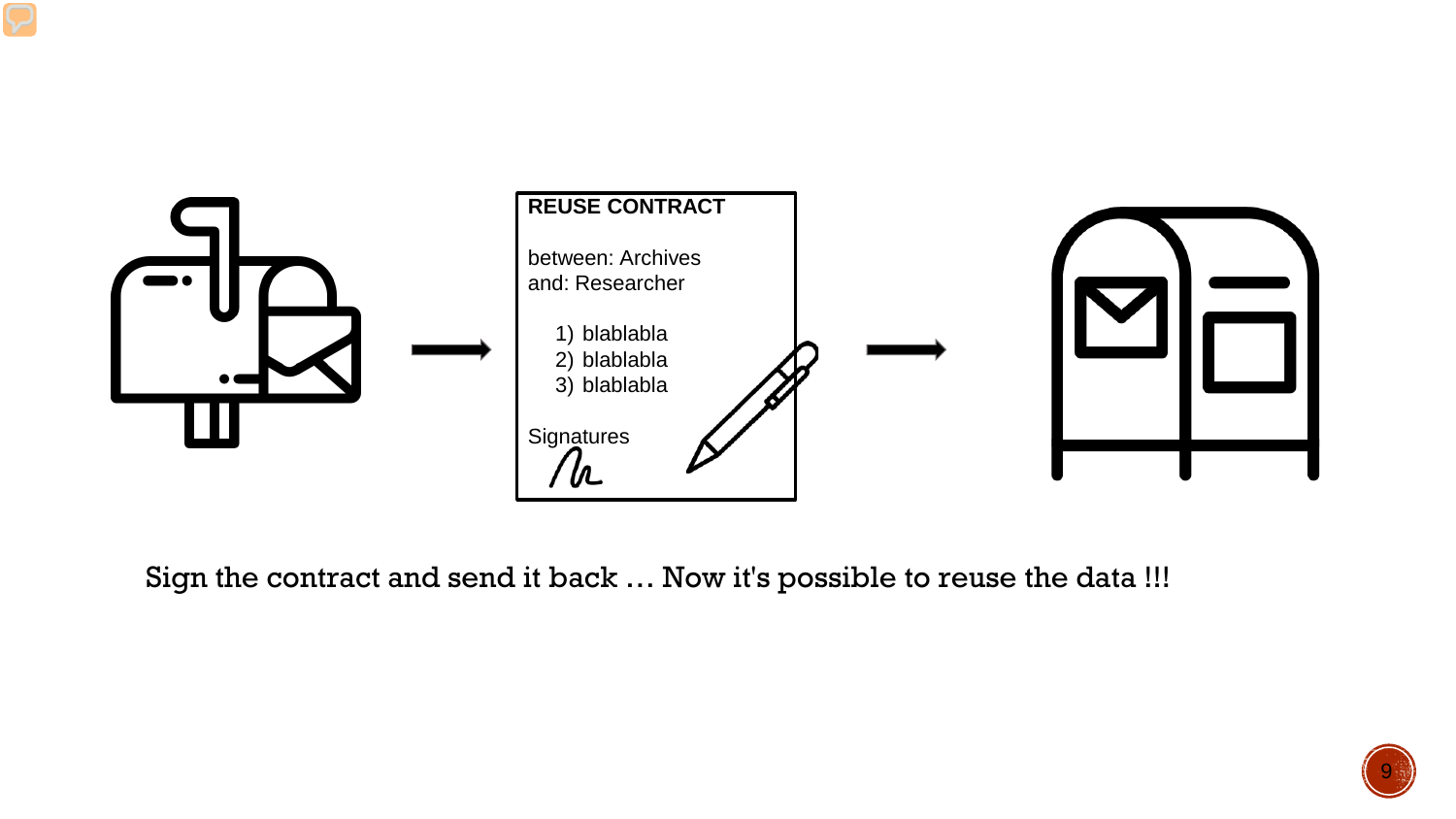### LOST IN TRANSACTION...



Duplicate Republish Quote<br>Disseminate

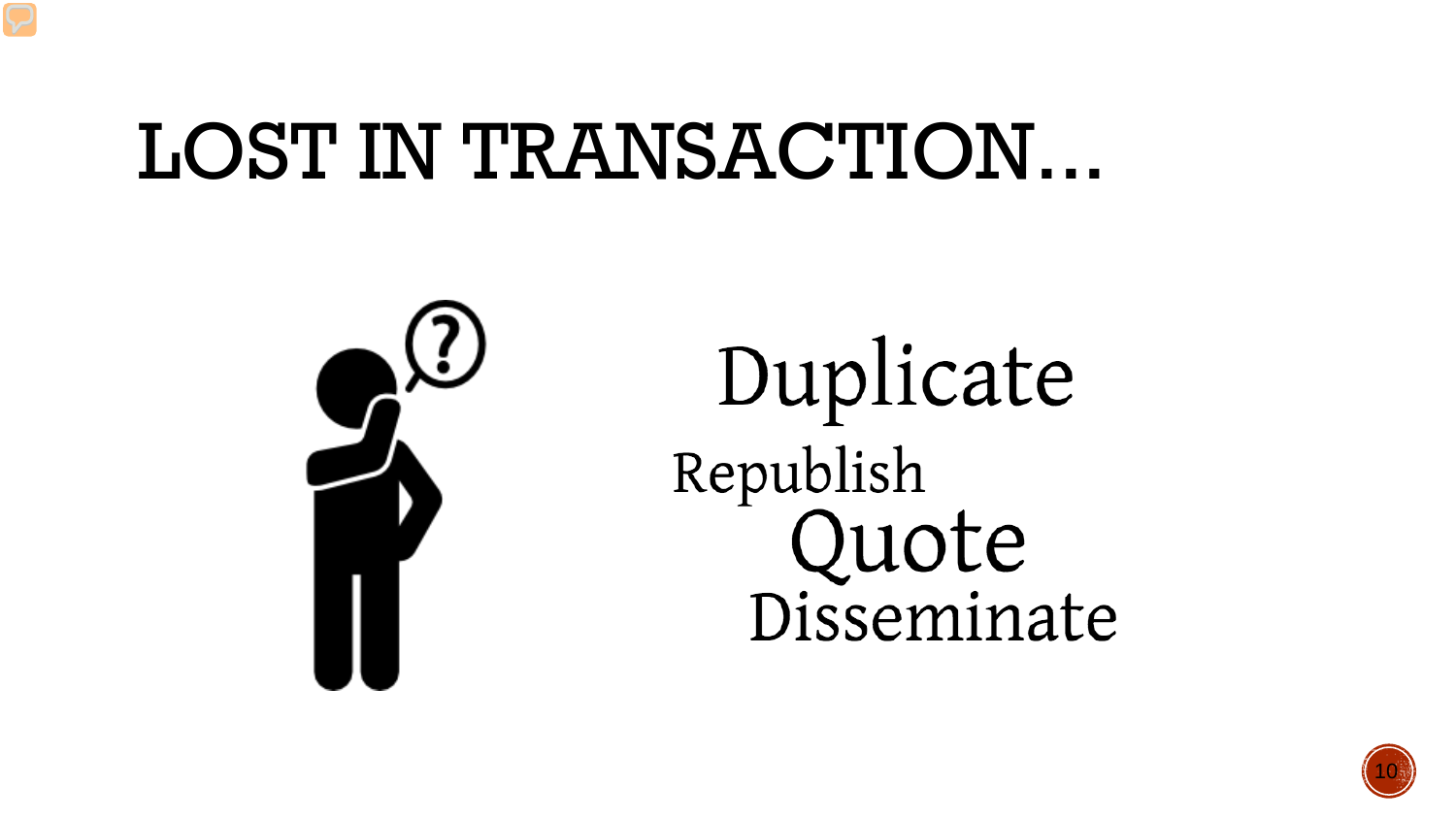### DESIGNING A SOLUTION:

# THE *CULTURAL HERITAGE DATA REUSE CHARTER*

Digital Humanities 2017, McGill University, Montréal, 2017/08/09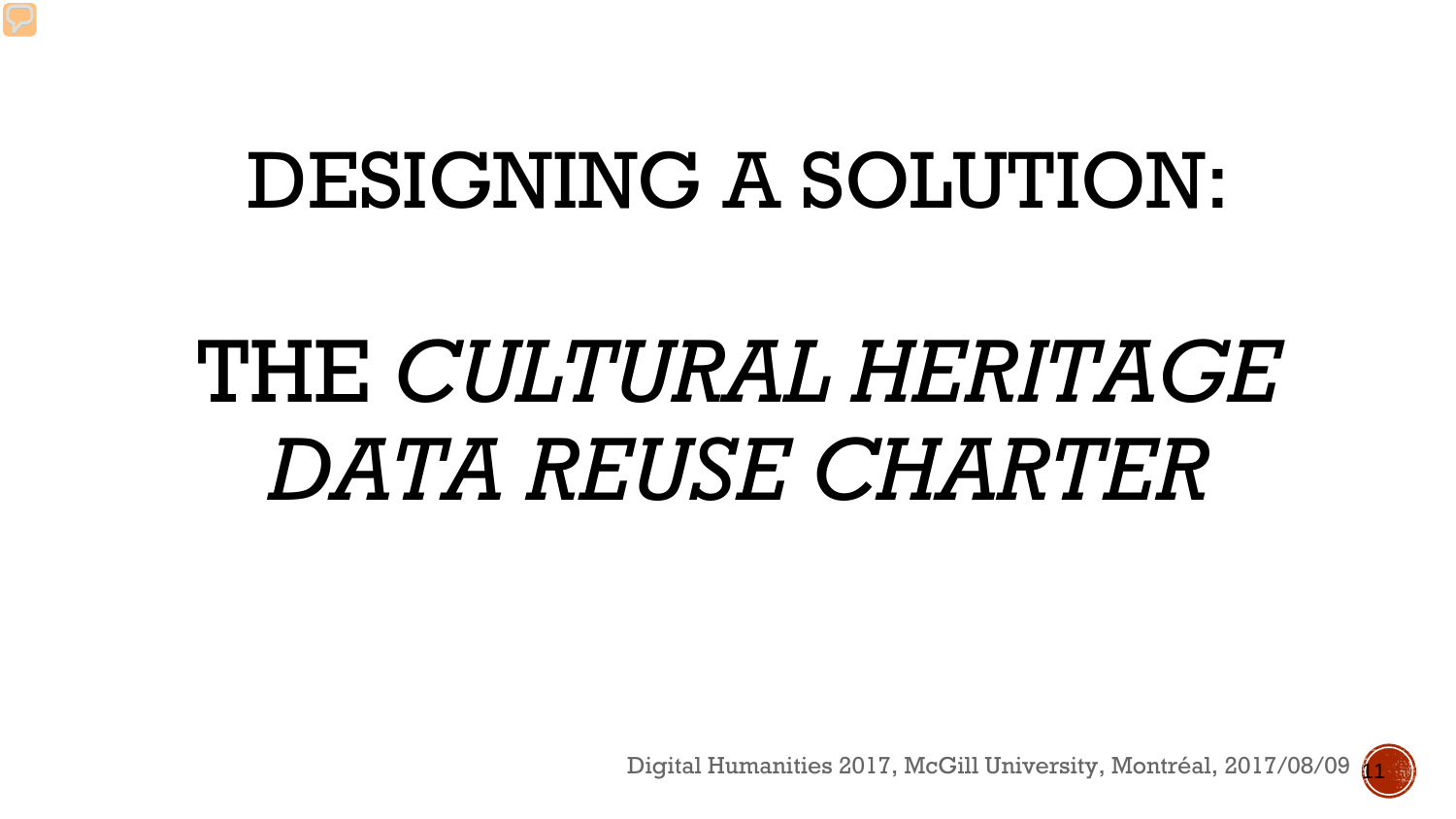#### FACILITATING INTERACTIONS BETWEEN THE INVOLVED ACTORS

▪ Several supra-national infrastructures and projects involved in the CH domain (members of the **Steering Committee**):



▪ Developing a common online environment : the **Cultural Data Reuse Charter**

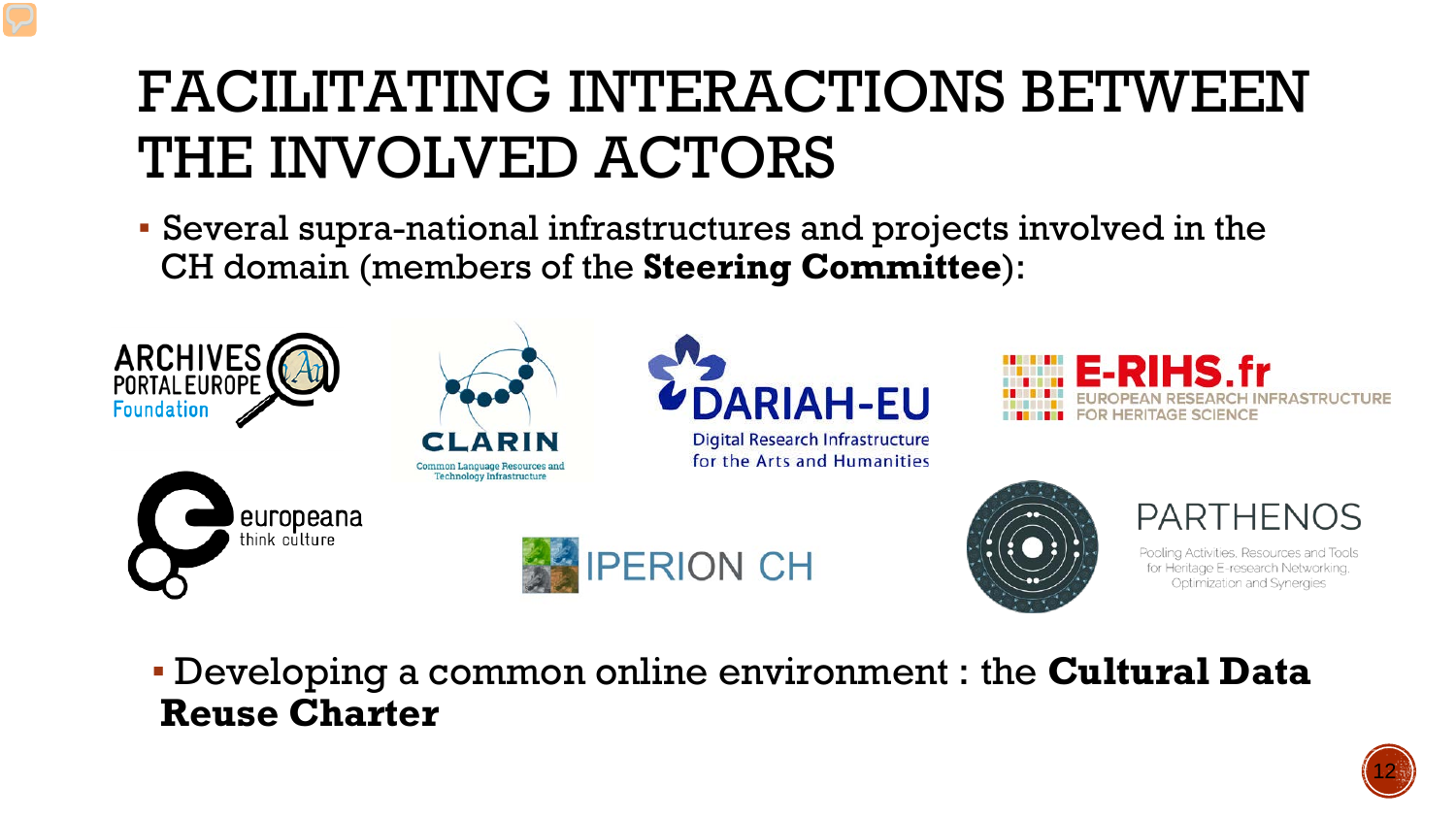## WHAT IS A CHARTER?



*Charte de coutumes et privilèges accordée aux bourgeois de Calais par Gérard, comte de Boulogne et de Gueldres* (before 1180), [AD Pas de Calais](http://www.archivespasdecalais.fr/Activites-culturelles/Un-document-a-l-honneur/Beffroi-et-charte-de-franchises-symboles-de-l-independance-des-cites)

Definition : "A charter is the grant of authority or rights, stating that the granter formally recognizes the prerogative of the recipient to exercise the rights specified." [\(Wikipedia\)](https://en.wikipedia.org/wiki/Charter)

Etymology : c. 1200, from Old French *chartre* (12c.) "charter, letter, document, covenant," from Latin chartula/cartula, literally "little paper," diminutive of charta/carta "paper, document" ([The Online Etymology Dictionary\)](http://www.etymonline.com/index.php?term=charter&allowed_in_frame=0)

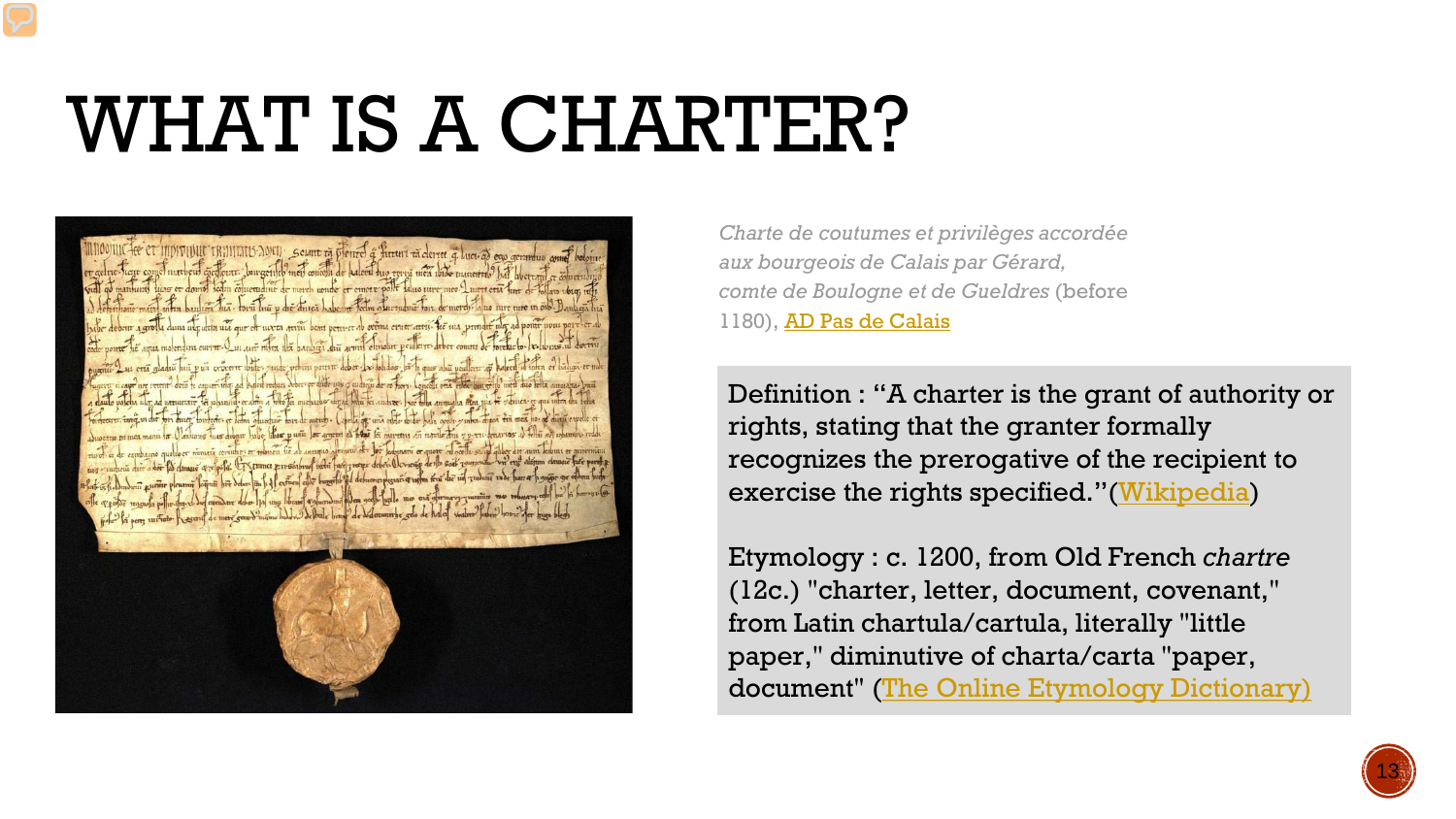## PUTTING THE USER AT THE CENTER

- Survey launched towards **researchers** to learn more about their :
	- Behaviours/Practices
	- Goals
	- Good and bad experiences
- Workshops with **CHIs and data centers**
	- Technical constraints (data formats, storage, ...)
	- Differences between countries' legal systems
	- Keeping in mind the variety of institutions (size, collections types, ...)

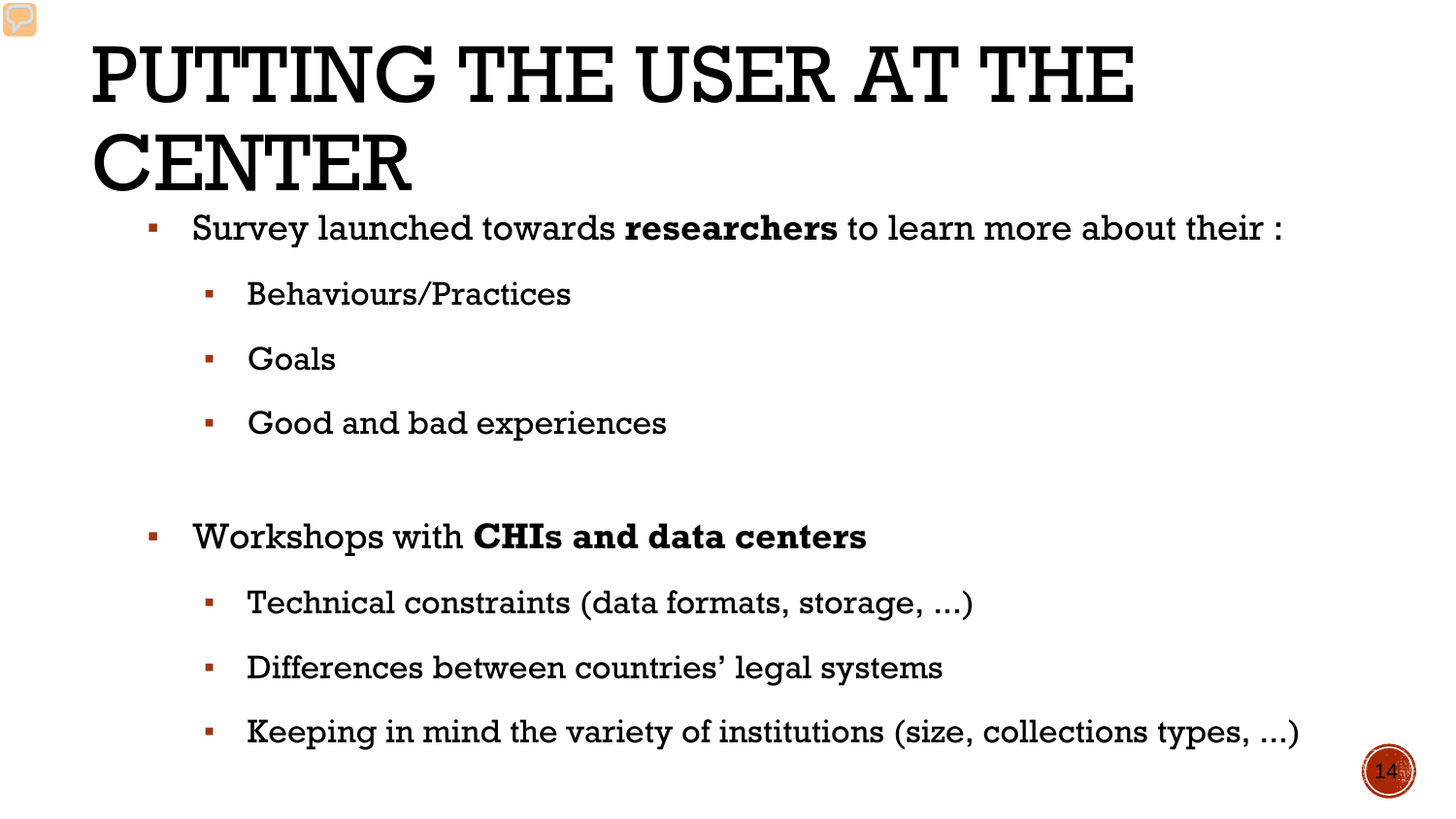## MISSION STATEMENT

The Steering Committee is currently working with six core principles:

Reciprocity Interoperability Citability Trustworthiness **Stewardship**<br>Openness

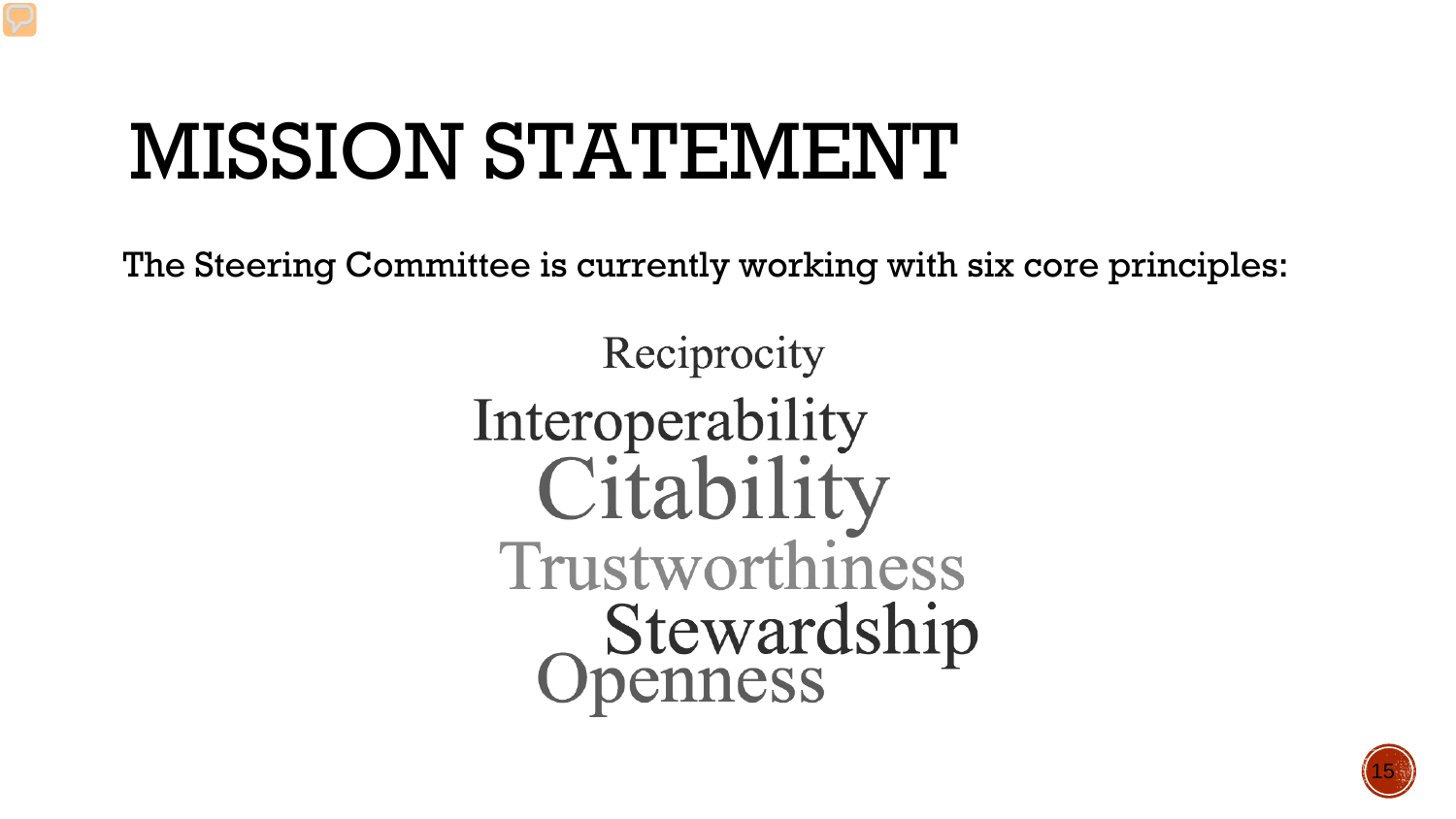# Example: RECIPROCITY

**Principle**: Both Cultural Heritage Institutions and Researchers agree to share content and knowledge equally with each other, making use of data centres and research infrastructures.

**Commitment**: A Cultural Heritage Institution grants Researchers and/or Research teams full access to both their digital and non-digital assets, for use in accordance with the rights statement attributed to them. Researchers and the institutions hosting their research data agree to offer to the originating CHI any output or enrichment of the source material.

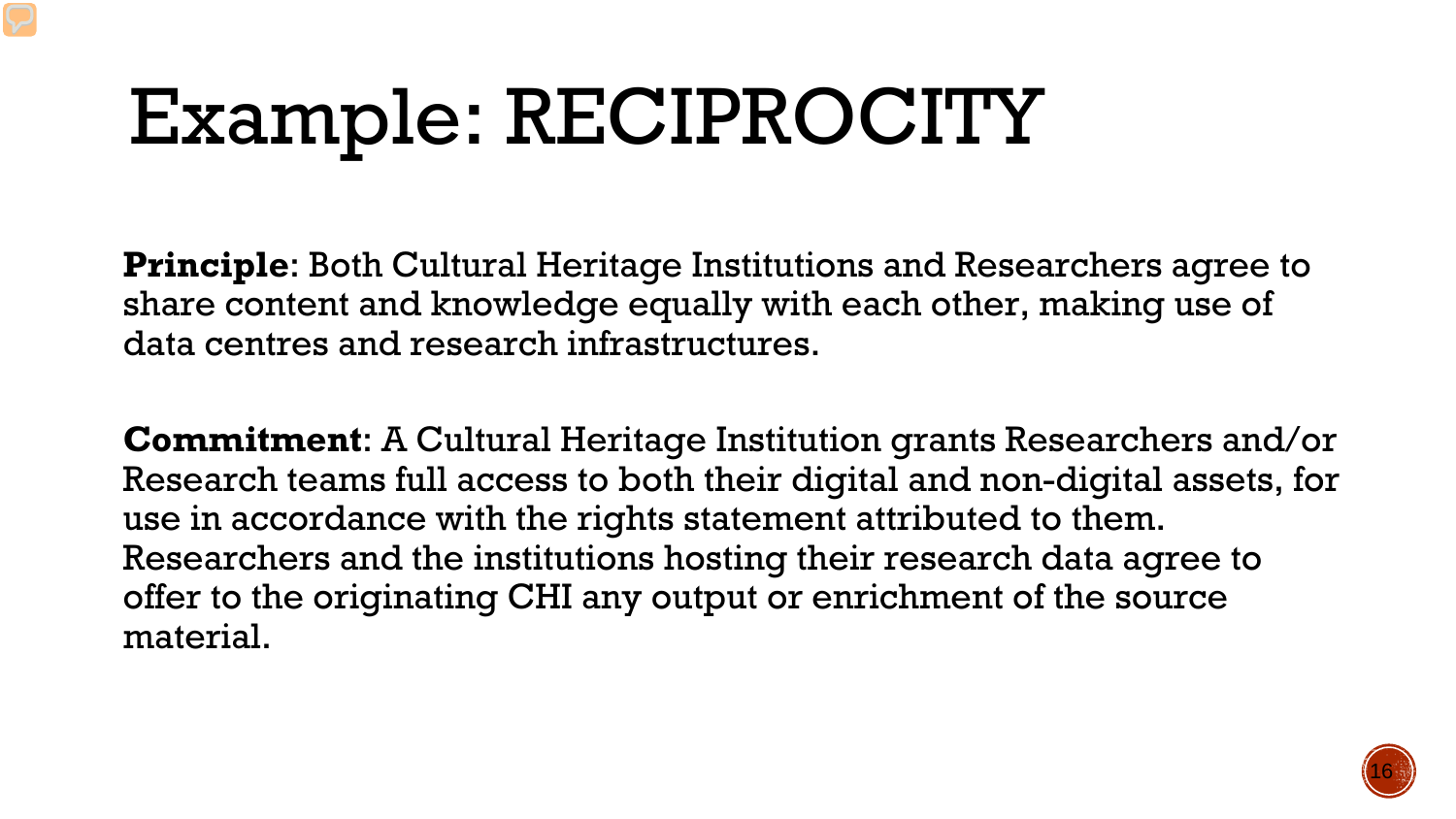### TOWARDS A SHARED WEB PLATFORM

- Still in the design phase
- Technical requirements should allow users to:
	- Abide by the **Mission Statement**
	- Retrieve information on **licensing**, **citation**, **reuse** of specific datasets or of full collections
	- Contact the **person responsible** for specific datasets more easily
	- Publish information on data sets **manually as well as automatically**

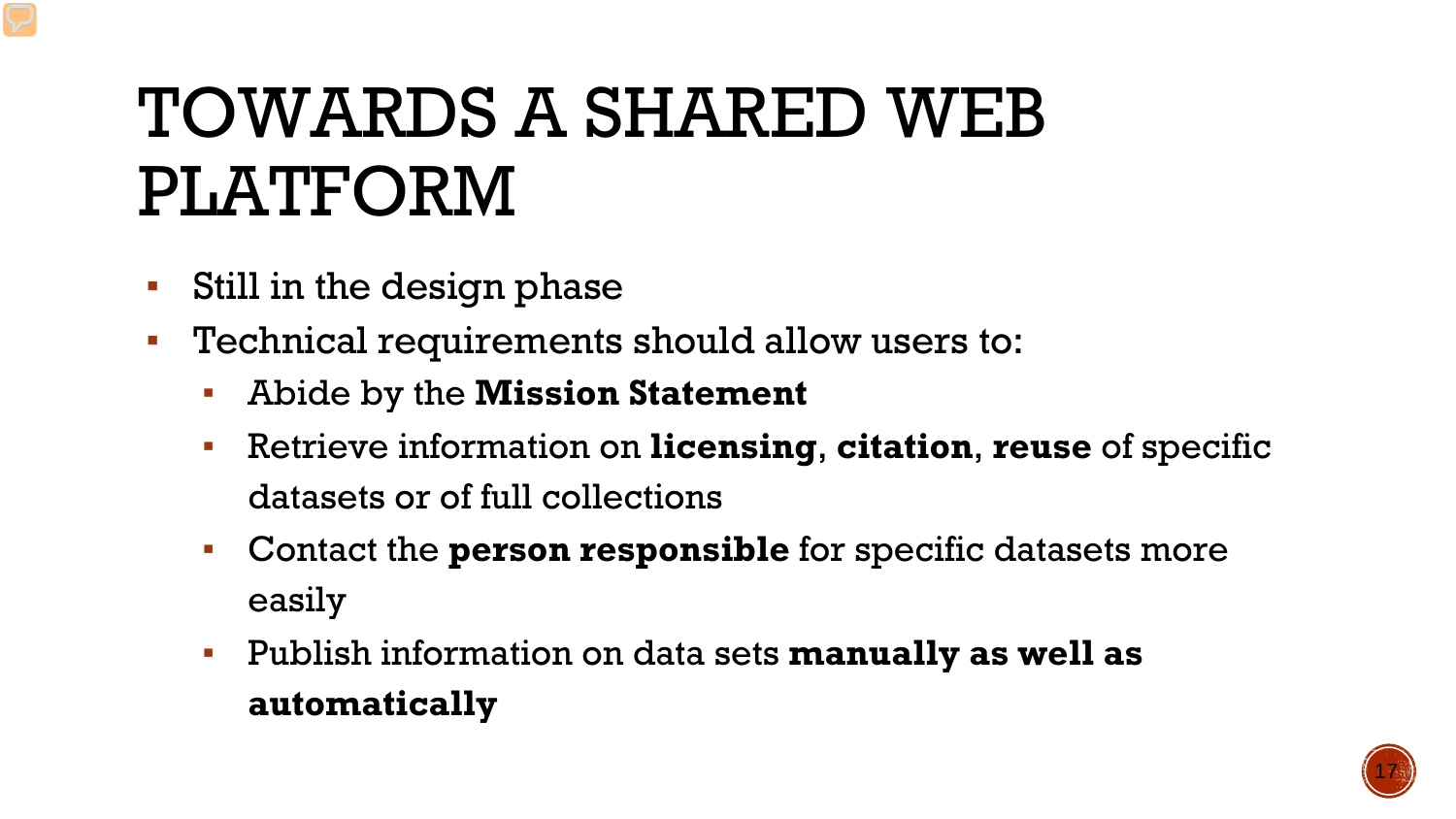#### ACCESSING A DATASET WITH THE **CHARTER**



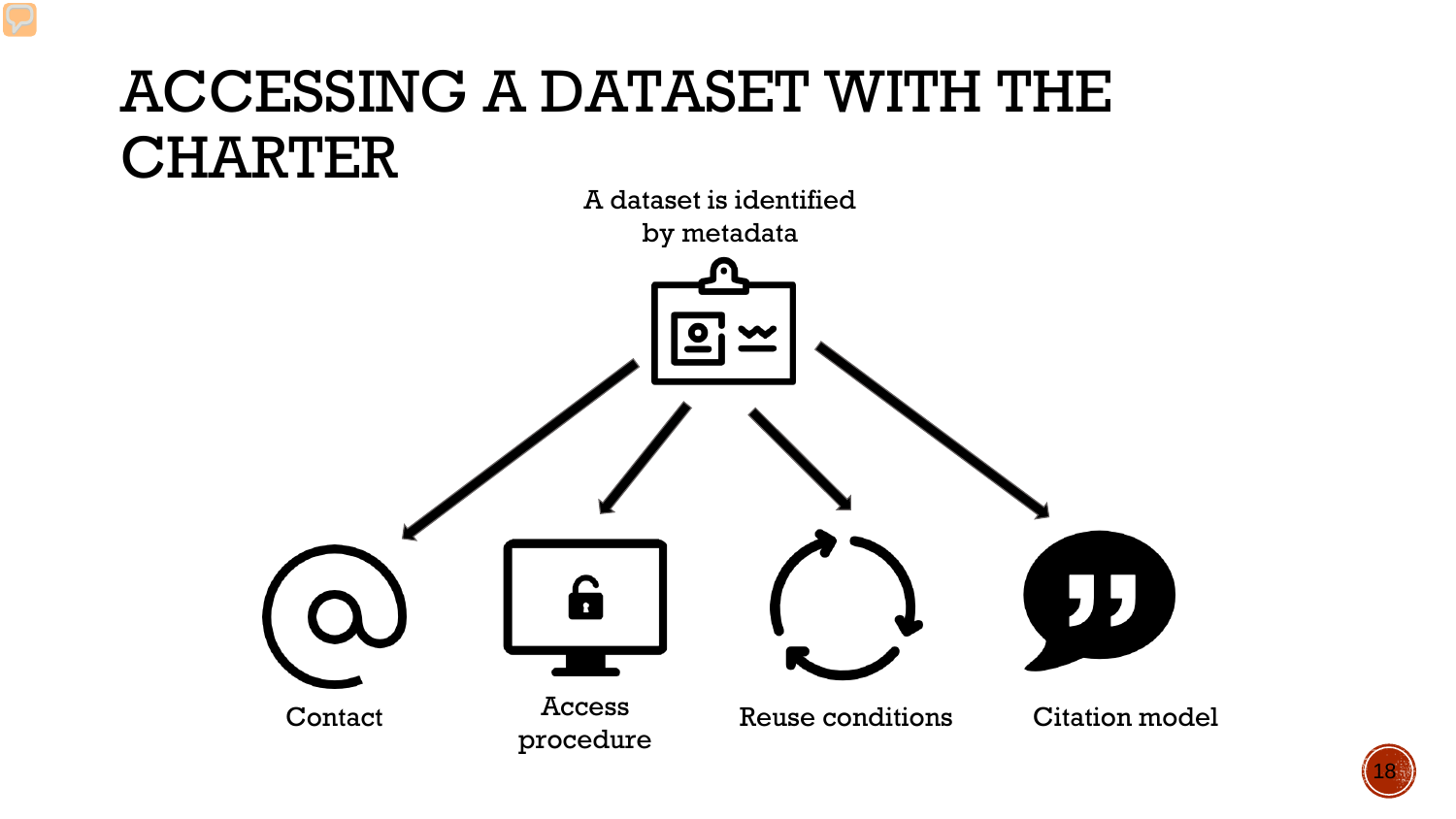#### ACCESSING A DATASET WITH THE CHARTER



A researcher finds a dataset

Reference metadata: contact + reuse conditions

She/he signs the charter

She/he is authorized to reuse the dataset

No waste of time ! Immediate answers !!



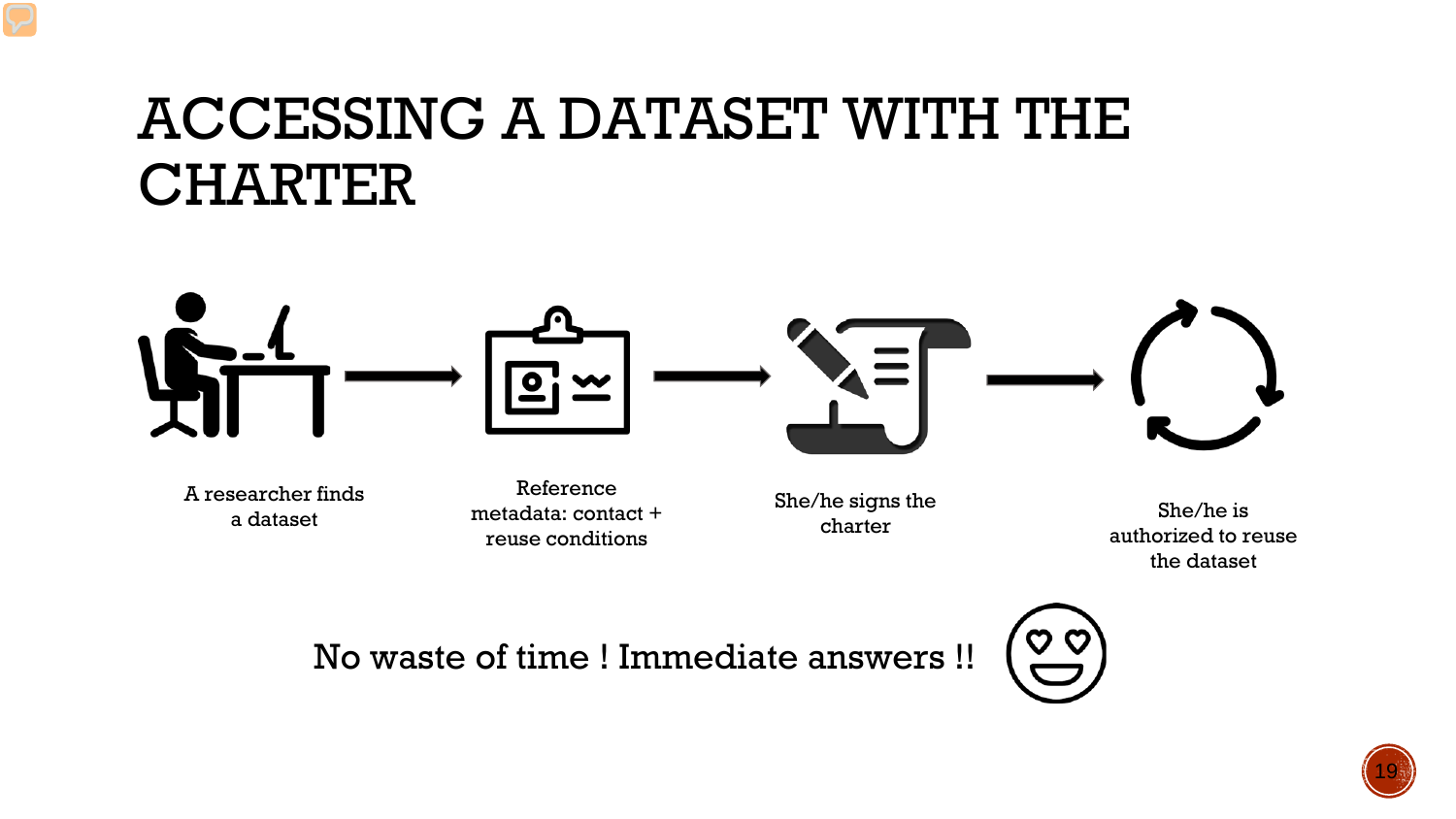## THE CHARTER IN A NUTSHELL

- Offers a practical **implementation of the best practices** for the Cultural Heritage Research, integrating not only data, but also actors
- Developed as a **complement to other existing initiatives** with similar goals (FAIR data, PARTHENOS guidelines, Europeana Data Model, rightsstatement): strong synergies
- Benefits from the **work done by IPERION-CH and E-RIHS** in terms of building the community of Cultural Heritage Research
- Integrated in **a long-term vision of Open Science and Open Access**-based high quality research on high quality data (DARIAH, CLARIN)
- Potential to **improve CHI and scholars work** on CH data.

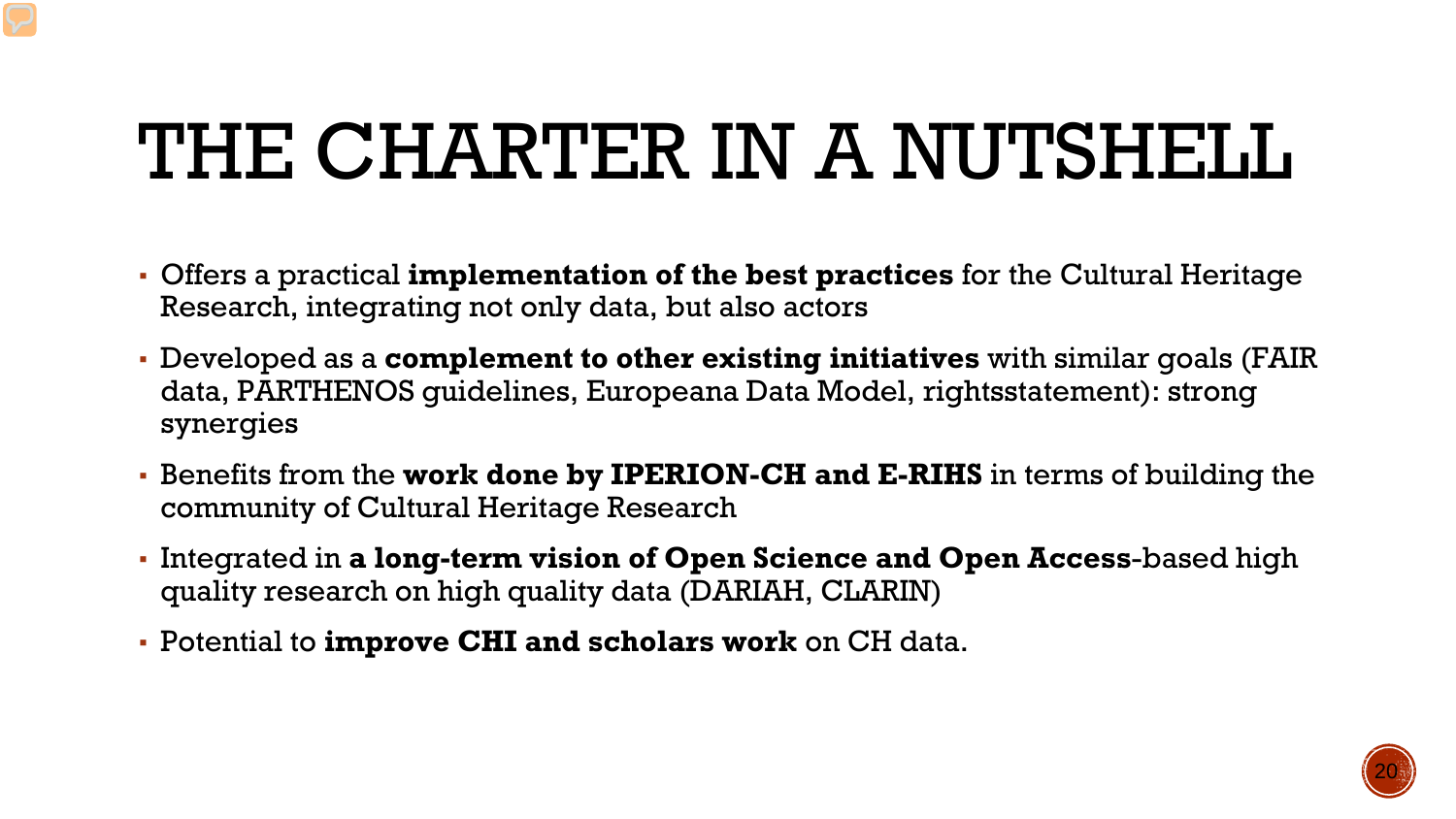### STILL A WORK IN PROGRESS

**We need your feedback! Please answer our survey on the Mission Statement:**

**<https://sondages.inria.fr/index.php/593568/lang-en>**